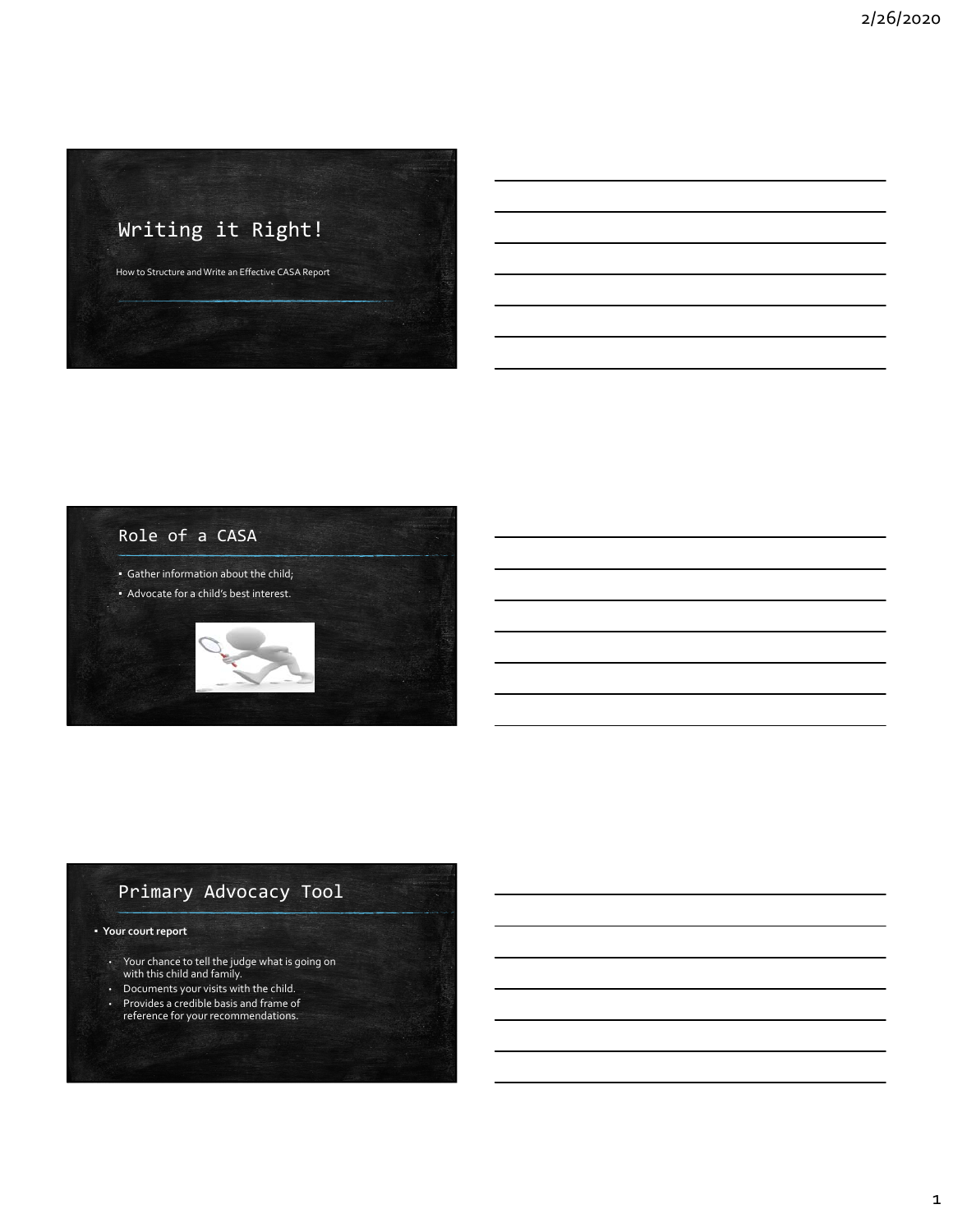## Getting Started with Your Report

- Check‐in with your Advocate Supervisor!
- **The CASAs Report is a summary of key** information since the last report.
- Keep your report **child‐focused** and **fact‐ based**
- Write with your principal reader in mind: THE JUDGE!

# Who reads the CASA report?

▪ Judge

- Child over the age of 12
- Attorneys
- CSW
- Parents
- Other parties to the case

### Keys to Good Report Writing

- Accuracy (to be exact, free from errors and misstatements)
- Brevity (to be concise and complete)
- Clarity (to be easily understood)
- Strengths‐based language

Communicate with your AS!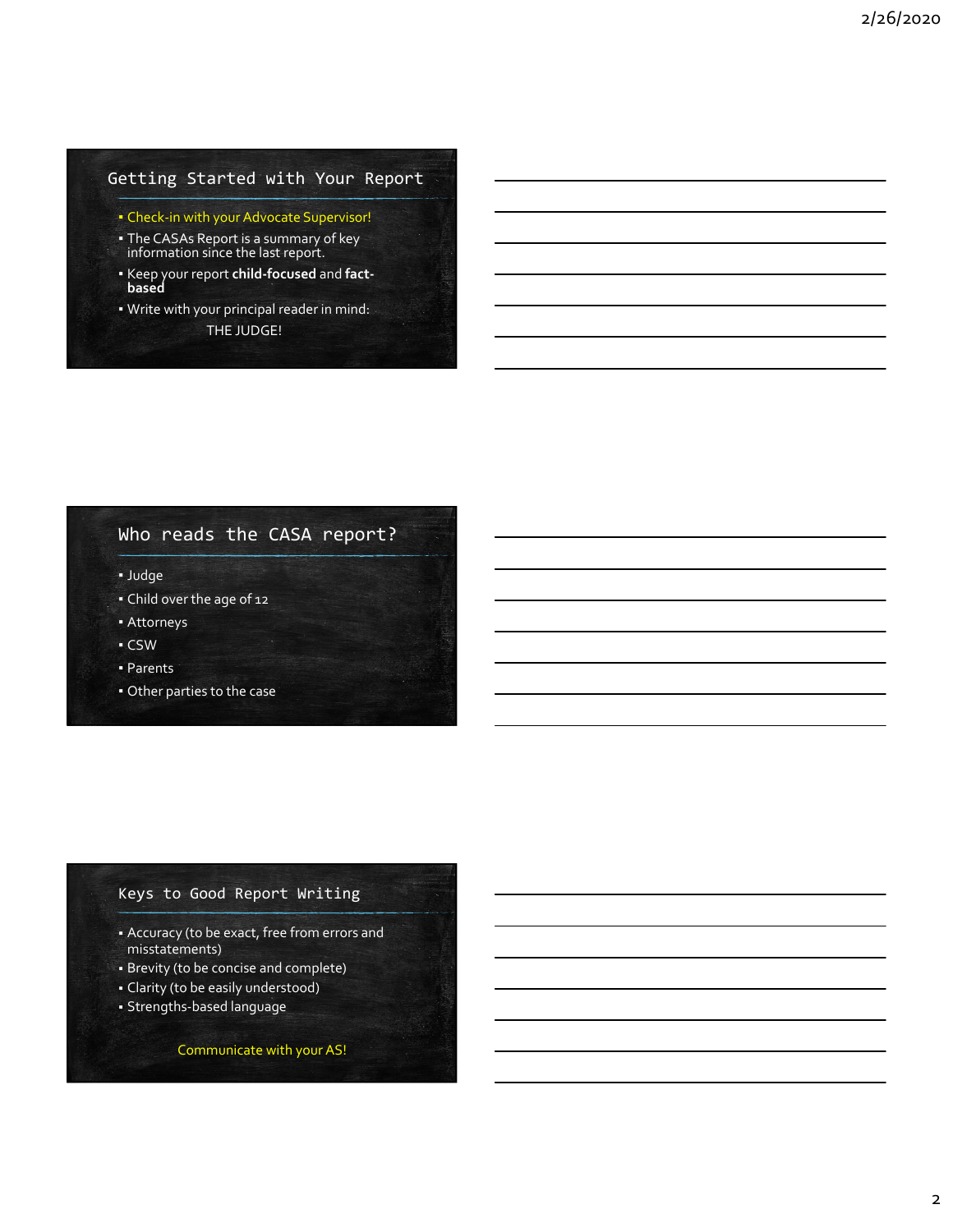### Important Guidelines

- Follow the format provided;
- Use short, clear sentences;
- Narrative is written in third person;
- **·** Be sure all names and titles are correct;
- Use examples of specific behaviors you have observed rather than your feelings;
- State source of info for reported behavior you did not personally see or hear, get specific examples.

### Important Guidelines Cont.

- Try not to repeat info contained in attached document;
- Reference attached documents by name, source, and date;
- Do not include interviews with CSW or attorney;
- Do not recount interviews word-for-word;
- Relate your recommendations to the content of the report

### Common Court Report Red Flags!

- Including your opinion throughout the report.
- Assumptions vs. facts.
- Disclosing sensitive information without speaking to your advocate supervisor (see page 7 of court report handbook)
- Portraying the child, case parties or family in a negative light.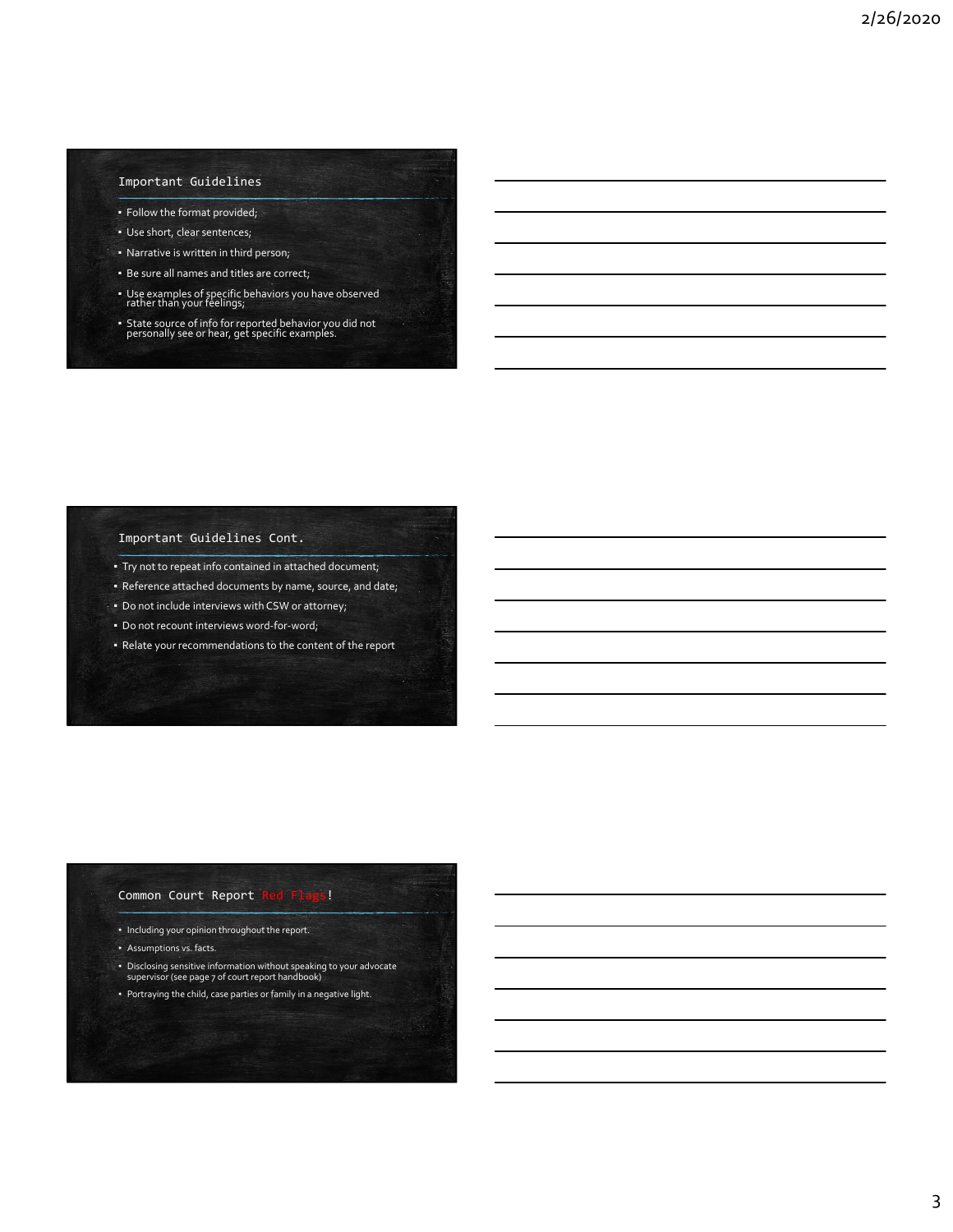### Editing your Court Report



# ▪ Give yourself time – editing is a process! ▪ Your advocate supervisor will provide feedback on your report.

▪ Discuss and clarify any edits/questions with your advocate supervisor.

▪ Your supervisor has final approval over your court report.



# History

#### Example:

Jennifer is <sup>a</sup> <sup>10</sup> year old girl (DOB <sup>06</sup>‐11‐2005) who came to the court's attention on January 15, 2016.

A petition was sustained on March 10, 2016 pursuant to WIC 300(b) and (g). Family reunification services have been ordered for mother.

ICWA does not apply. CASA was appointed on April 1, 2016.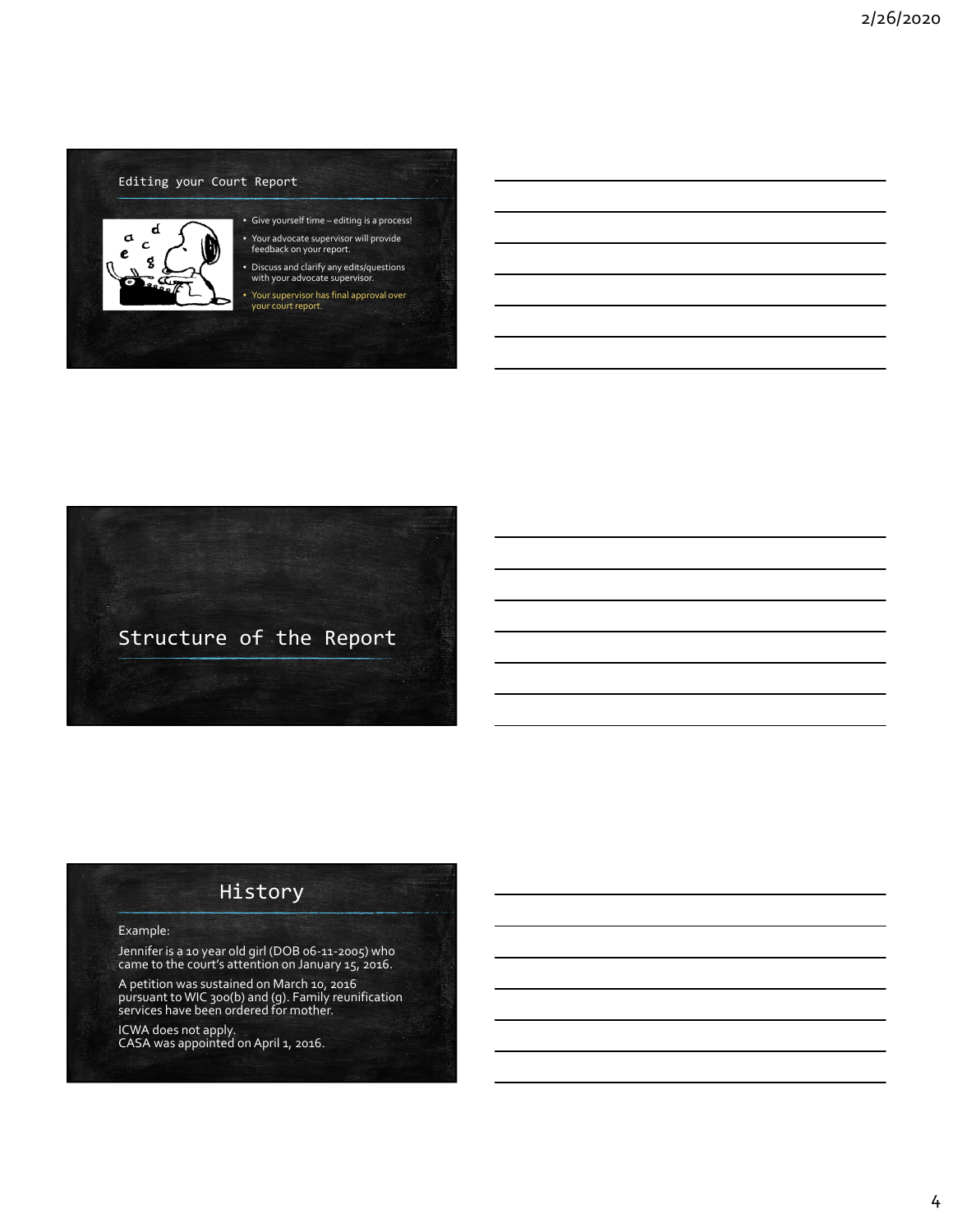### Current Status

Provides a snapshot of child's current situation. *No opinions/feelings, just information!*

#### Do this:

Brian is in the third grade and currently attends Baldwin Hills Elementary.

Brian loves his third grade teacher and looks forward to going to school.

Not this:

# Child's position

- **Do not editorialize or add your own interpretation**.
- If child is non-verbal CASA can state relevant observations:
	- *Example:* Jessica continues to struggle to speak and mostly communicates with sounds, physical gestures, and cries.

### CASA Interviews

### *Don't!*

**Rose Jones, Relative:** On 3/6/17, Ms. Jones stated that Jennifer<br>refused to go to school and she contacted the Wraparound Team. On<br>school again and she contacted the Wraparound Team.<br>school again and she told the Wraparou trouble finding a soccer team for Jennifer since she does not have<br>internet access and needs some help. On 3/20/17, during the CFT<br>meeting she said that she is grateful for the support of the<br>Wraparound team.